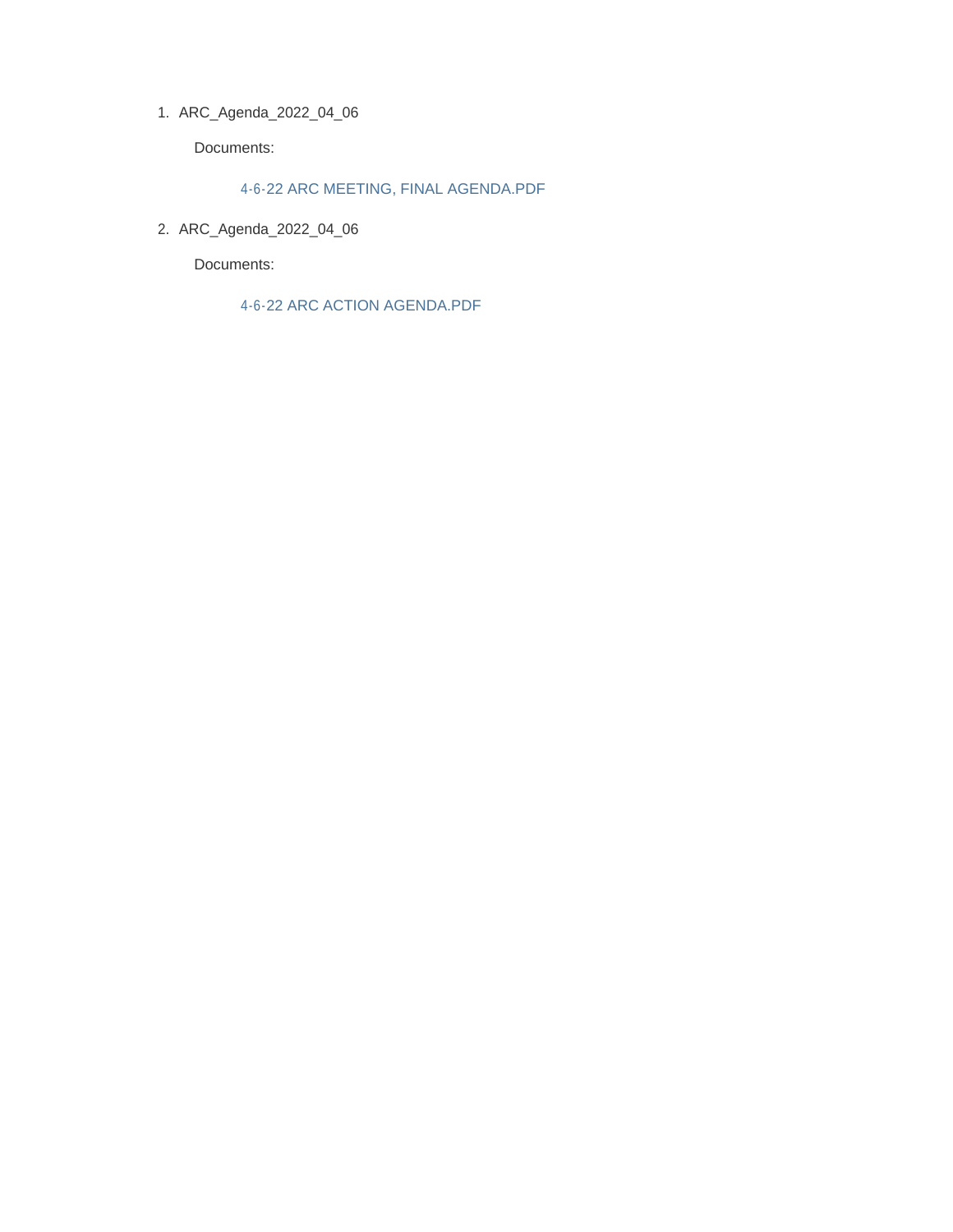# **ARCHITECTURAL REVIEW COMMITTEE FINAL AGENDA Regular Meeting**

# **Wednesday, April 6, 2022 7:00 pm Zoom Virtual Meeting Webinar ID: 846 0372 5052 Password: 5768541**

Please click the link below to join the webinar: [https://greenwichct.zoom.us/j/84603725052?pwd=bVpDelhRSHNEYWc3NnJiWmM3RU](https://greenwichct.zoom.us/j/84603725052?pwd=bVpDelhRSHNEYWc3NnJiWmM3RUdDQT09) dDQT09

Or iPhone one-tap: US: +16465189805,,84603725052#,,1#,5768541# or 8335480276,,84603725052#,,1#,5768541# (Toll Free)

Or Telephone: Dial(for higher quality, dial a number based on your current location): US: +1 646 518 9805 or 833 548 0276 (Toll Free) or 833 548 0282 (Toll Free) or 877 853 5257 (Toll Free) or 888 475 4499 (Toll Free)

## **I. Exterior Alteration reviews:**

- 1. **Greenwich High School, 10 Hillside Road, Application PLPZ202100491,** for Exterior Alteration review **of landscaping only (associated with the new Secure Entry addition)** at a property located at 10 Hillside Road in the RA-1 and R-20 zones. *Last reviewed at the 2-2-22 meeting.* **View landscaping [presentation](https://www.greenwichct.gov/DocumentCenter/View/29457/2022-03-29_Greenwich-High-School_Revised-Schematic-Design) here.**
- 2. **Greenwich Plaza, Inc., 2-28 Railroad Avenue, Application PLPZ202100104** for Exterior Alteration review for **demolition of existing theater building and construction of new 1-story structure for restaurant use, exterior alterations, landscaping, lighting, and outdoor dining area** on properties located at 2-28 Railroad Ave. in the CGBR zone. **View application [here](https://www.greenwichct.gov/DocumentCenter/View/29454/2-28-RR-Ave-PLPZ-202200104).**
- 3. **Pickwick Properties, LLC, 3 East Putnam Ave., Application PLPZ202200098** for Exterior Alteration review for **new roof level terrace** on a property located at 3 East Putnam Avenue in the CGBR zone. **View application [here](https://www.greenwichct.gov/DocumentCenter/View/29455/3-EPA-Pickwick-Plaza-terrace-PLPZ-202200098).**
- 4. **Bachi Byberi, 2 South Water St., application PLPZ 2021 00391**, for Exterior Alteration review **to construct outdoor dining deck above the existing parking area on the rear of the current building (a restaurant use) with proposed landscaping**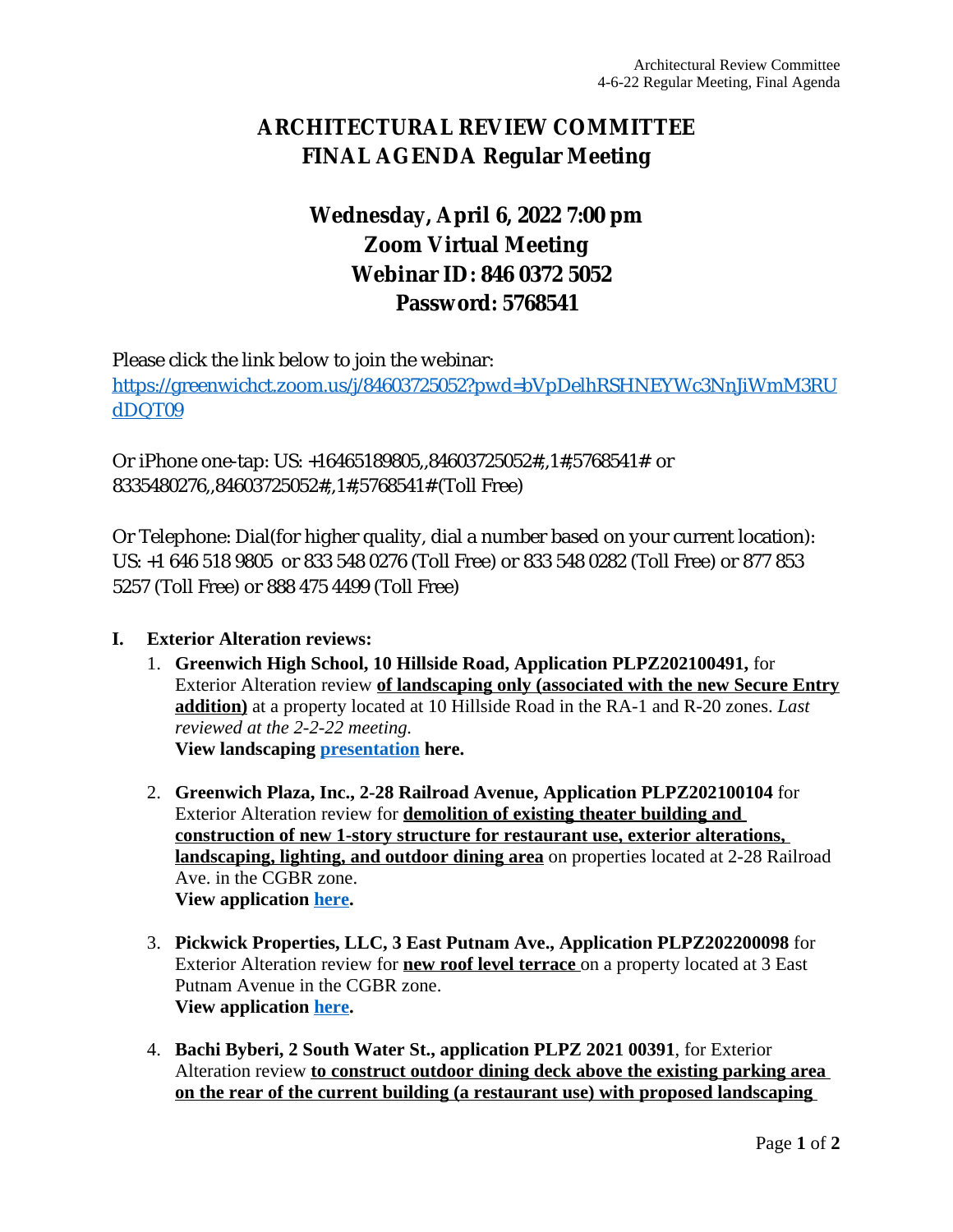**and lighting, for seasonal outdoor dining,** on a property located at 2 South Water Street in the WB Zone. *Last reviewed at 1-5-22 meeting at which members Hein, Conte, Boldt, Brake-Smith, Cohen, Krueger, LoBalbo, and Pugliese were present.* **View updated plans [here.](https://www.greenwichct.gov/DocumentCenter/View/29453/2-S-Water-St-revised-EA-PLPZ-202100391)**

5. **Kassaris (owner), Wild Acre Rotisserie, 147 East Putnam Ave. Applications PLPZ202200025 and 27** for Exterior Alteration and Sign/Awning reviews **for storefront updates including new window surrounds, removal of paint from brick, painting of EIFS, and new signage** on a property located at 147 East Putnam Avenue in the LBR-2 zone. *Last reviewed at 3-2-22 meeting at which members Hein, Meniconi, Boldt, Brake-Smith, Cohen, Krueger, LoBalbo, and Pugliese were presen*t. **View updated plans [here.](https://www.greenwichct.gov/DocumentCenter/View/29456/147-EPA-WildAcre-sign-EA-revised-202200025-and-27)**

## **II. Committee Business:**

1. Any business. Schedule a time to review lighting fixture for 779-783 North St.

*The Town complies with all applicable federal and state laws regarding non-discrimination, equal opportunity, affirmative action, and providing reasonable accommodations for persons with disabilities. If you require an accommodation to participate, please contact the Commissioner of Human Services at 203-622-3800 or [demetria.nelson@greenwichct.org](mailto:demetria.nelson@greenwichct.org) as soon as possible in advance of the event.*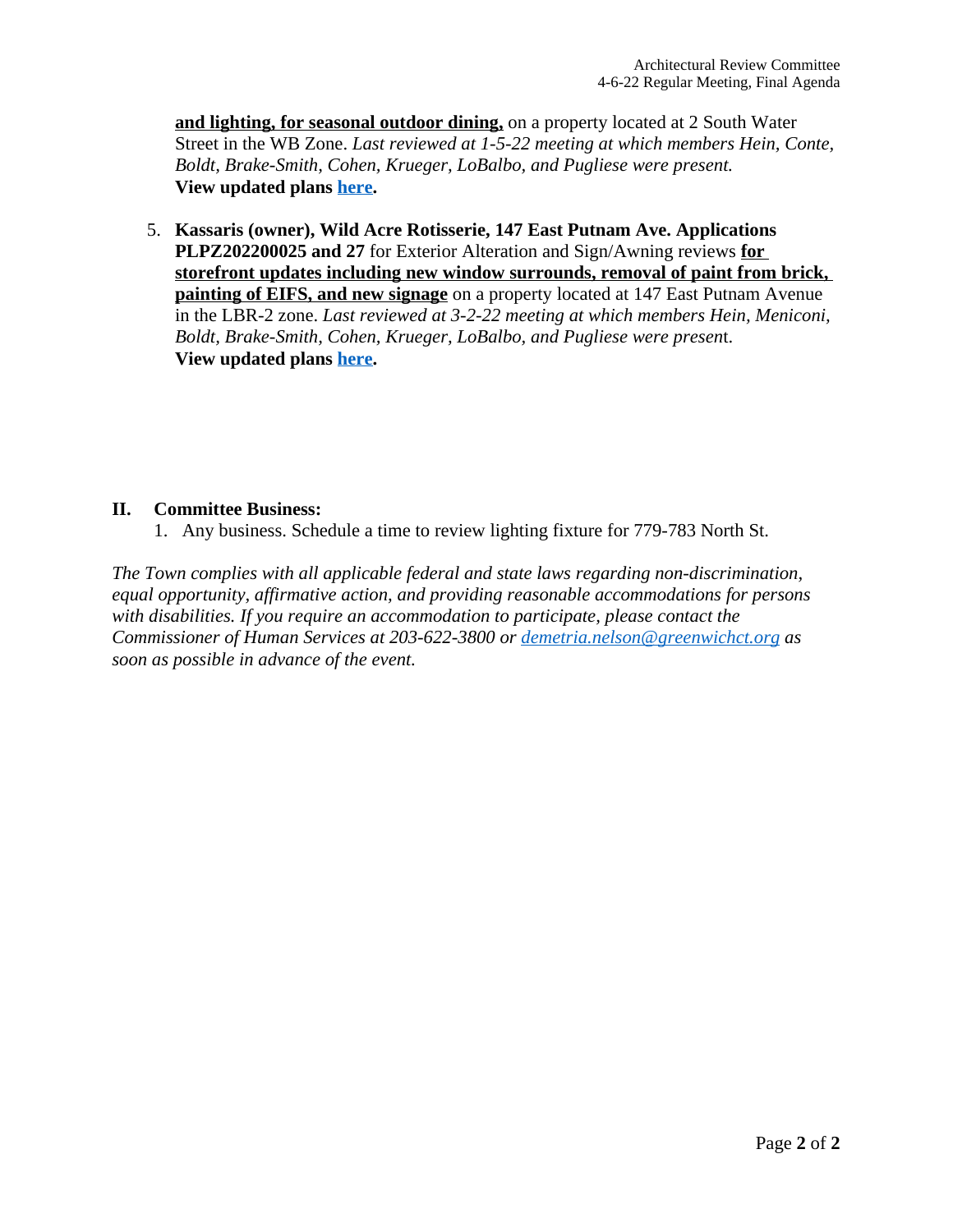# **ARCHITECTURAL REVIEW COMMITTEE ACTION AGENDA Regular Meeting**

# **Wednesday, April 6, 2022 7:00 pm – 11:21 pm Zoom Virtual Meeting Webinar ID: 846 0372 5052 Password: 5768541**

**Members Present:** Richard Hein, Chairperson (arrived 7:18pm); John Conte, Vice-Chairperson; Peter Boldt; Rhonda Cohen; Louis Contadino; Leander Krueger; and Paul Pugliese

**Staff Present:** Marisa Anastasio, Senior Planner; and Bianca Dygert, Planner II

#### **I. Exterior Alteration reviews:**

1. **Greenwich High School, 10 Hillside Road, Application PLPZ202100491,** for Exterior Alteration review **of landscaping only (associated with the new Secure Entry addition)** at a property located at 10 Hillside Road in the RA-1 and R-20 zones. *Last reviewed at the 2-2-22 meeting.*

#### Decision Status: **Landscaping plan accepted as shown**

Motion: Conte Second: Pugliese Vote: 5-0-1 (yeas - Conte, Boldt, Cohen, Krueger, Pugliese / abstained - Contadino)

2. **Greenwich Plaza, Inc., 2-28 Railroad Avenue, Application PLPZ202100104** for Exterior Alteration review for **demolition of existing theater building and construction of new 1-story structure for restaurant use, exterior alterations, landscaping, lighting, and outdoor dining area** on properties located at 2-28 Railroad Ave. in the CGBR zone.

#### Decision Status: **Return to meeting**

Motion: Hein Second: Krueger Vote: 7-0 (Hein, Conte, Boldt, Cohen, Contadino, Krueger, Pugliese)

#### **The applicant to submit updated plans to reflect the following:**

- **a. Landscape area on eastern side to be improved – address the unutilized corner**
- **b. Enhance stair to plaza – possibly move to corner**
- **c. Improve signage for greater visibility**
- **d. Add distinction of materiality and expression**
- **e. Provide an improved visual presentation of full north façade**
- **f. Improve landscape and street scape on Arch street / west side of development**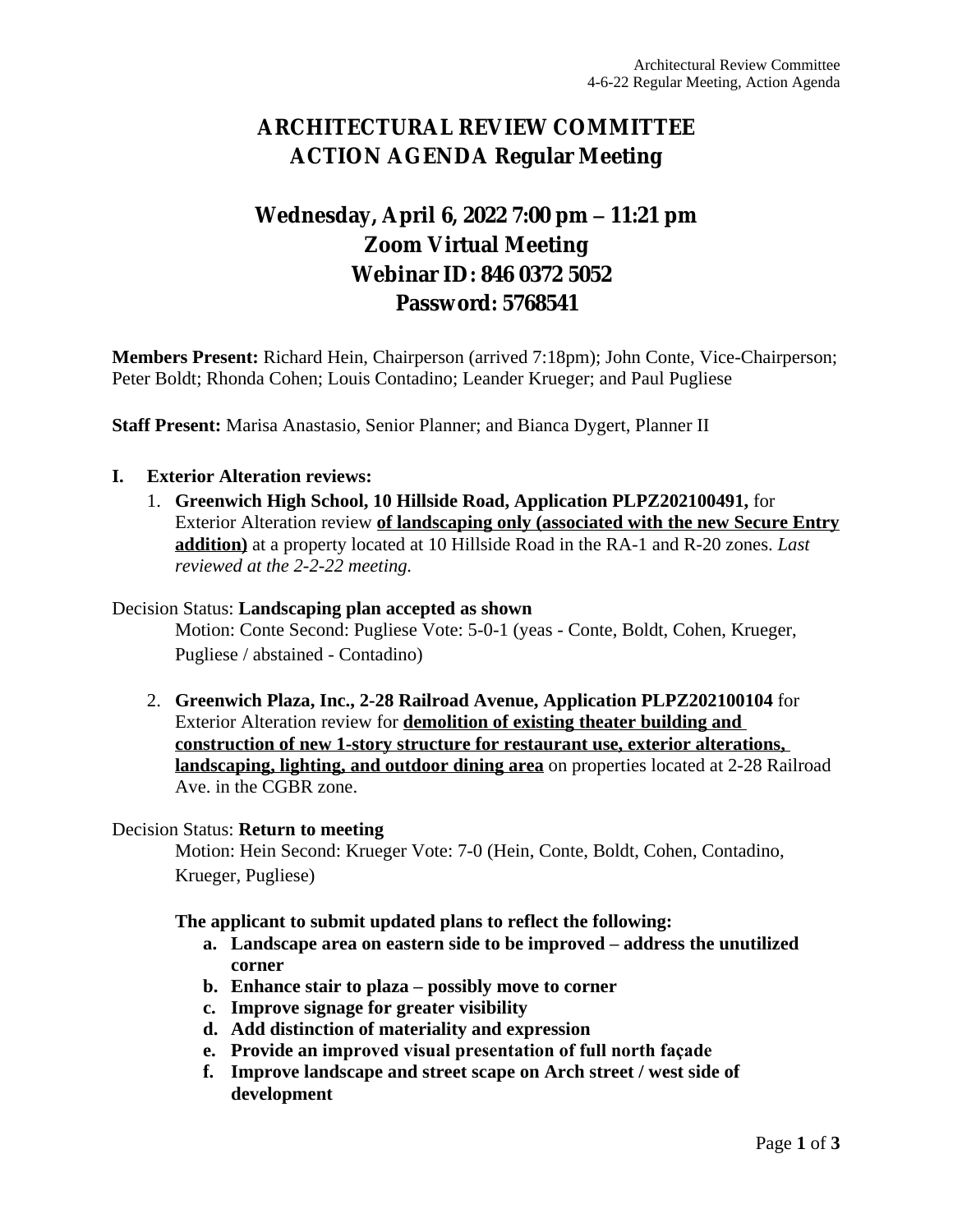- **g. Further work on interior to sync with transparency and flow of exterior**
- 3. **Pickwick Properties, LLC, 3 East Putnam Ave., Application PLPZ202200098** for Exterior Alteration review for **new roof level terrace** on a property located at 3 East Putnam Avenue in the CGBR zone.

### Decision Status: **Return to meeting**

Motion: Hein Second: Pugliese Vote: 7-0 (Hein, Conte, Boldt, Cohen, Contadino, Krueger, Pugliese)

**The applicant to submit updated plans to reflect the following:**

- **a. provide material samples, palette, colors, and descriptions of materials**
- **b. submit renderings and elevations in 2d or 3d**
- **c. provide light specs and photometrics**
- **d. submit photos from different vantage points to demonstrate the visual impact the project may have**
- 4. **Bachi Byberi, 2 South Water St., application PLPZ 2021 00391**, for Exterior Alteration review **to construct outdoor dining deck above the existing parking area on the rear of the current building (a restaurant use) with proposed landscaping and lighting, for seasonal outdoor dining,** on a property located at 2 South Water Street in the WB Zone. *Last reviewed at 1-5-22 meeting at which members Hein, Conte, Boldt, Brake-Smith, Cohen, Krueger, LoBalbo, and Pugliese were present.*

### Decision Status: **Return to meeting**

Motion: Hein Second: Boldt Vote: 7-0 (Hein, Conte, Boldt, Cohen, Contadino, Krueger, Pugliese)

**The applicant to submit updated plans to reflect the following:**

- **a. Provide updated plans that more clearly demonstrate the size and scale of the deck**
- **b. provide the required cross site sections of the site in both directions**
- **c. provide clear list of materials and colors and samples**
- **d. update the renderings to include the restaurant building, not just the deck**
- **e. provide photometric plan for the proposed lighting**
- **f. ARC wants the deck to be screened, but had concerns for the lattice (very residential) and the proposed planters (will not be maintained properly)**
- **g. ARC finds the structure is unresolved – some committee members suggested steel structures to be exposed and some committee members suggested clad in material or masonry wall**
- **h. Railing – applicant expressed interest in glass railing – ARC explained that deck should be integrated into original structure or make its own statement but must be complementary to the site, pedestrian experience, and the view across the street and bridge**
- **i. Provide confirmation that the screening of the parking lot meets Section 6- 180 of the Building Zone Regulations**